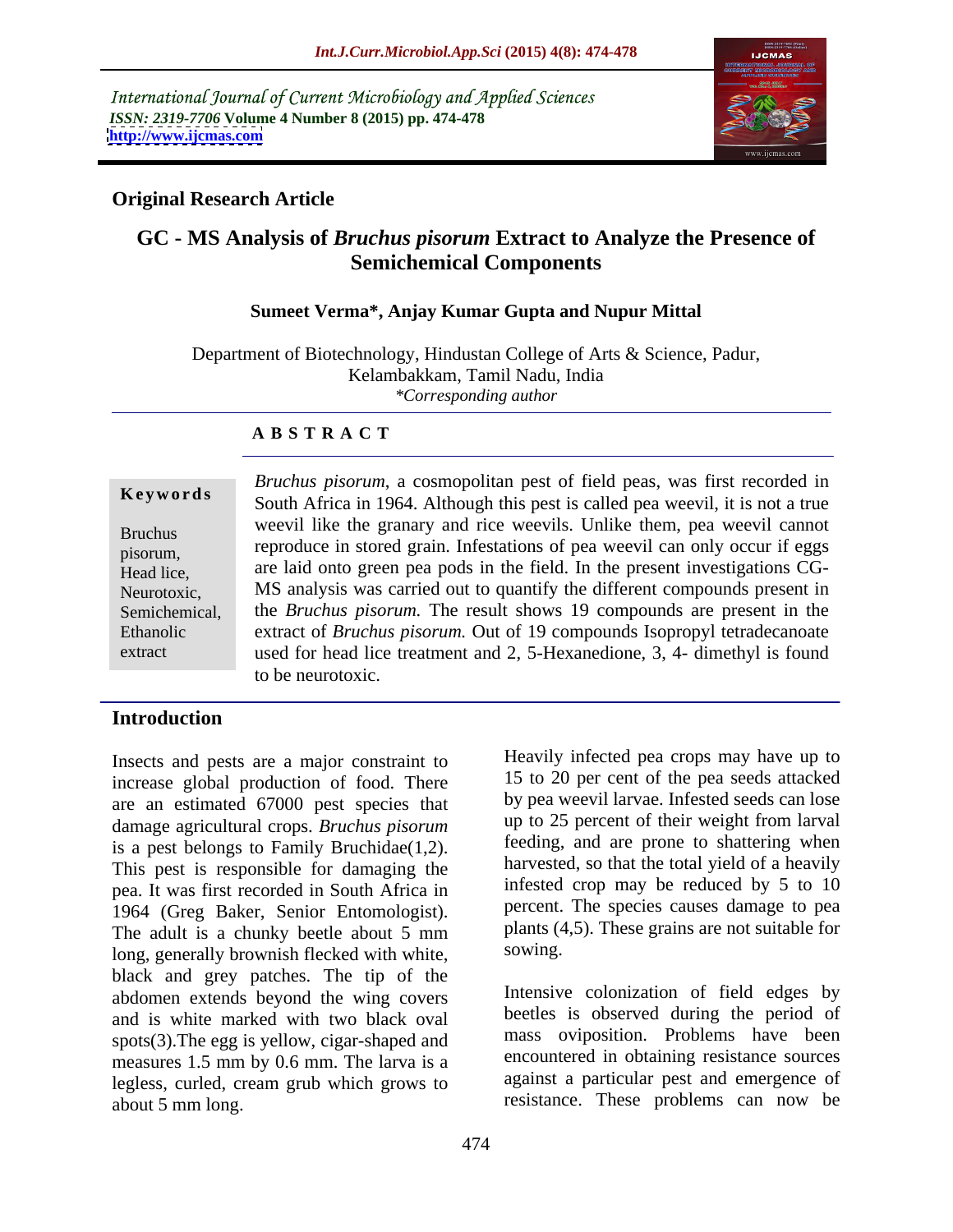overcome by using modern cellular and Mass Spectrometry identifies compounds by early harvesting of grain, stubbling, under winter plowing, fumigation of grain in granaries, and insecticide treatments in fields during the period of budding and blossoming (13, 14 & 15).

### **Materials and Methods**

Ethanolic extract was prepared by crushing the *Bruchus pisorum* with 10ml of ethanol with the help of mortar and pestle. Then it is filtered through Whattmann no. 1 filter paper. Then the filtrate was collected and Column: VF-5ms centrifuged. The centrifuged sample was Length: 30.0m; Diameter: 0.25mm allowed for CG-MS analysis(6). Film Thickness: 0.25um

## **CG-MS (Gas Chromatography-Mass Spectrometry)**

GC-MS is a technique that can be used to separate volatile organic compounds The extract prepared was analyzed for the (VOCs). The Gas Chromatography- Mass presence of semiochemical components Spectrometry (GC-MS) instrument separates chemical mixtures (the GC component) and different compounds were present in it (Fig. identifies the components at a molecular level (the MS component). It is one of the most accurate tools for analyzing **Isopropyl tetradecanoate** environmental samples. The GC works on the principle that a mixture will separate into Head lice infestation is common, and mainly individual substances when heated. The affects children of primary school age. heated gases are carried through a column Isopropyl tetradecanoate 50% in with an inert gas (such as helium). As the cyclomethicone solution is a new fluid separated substances emerge from the coverage they used model and the MS spectrometric computation of the MS. Spectrometric compounds by the model and the model and the model of the MS. The model of the MS. The model of the MS. Mass Spectrometry is the model

molecular approaches to develop resistance the mass of the analyte molecule. A library across conventional barrier to reproduction of known mass spectra, covering several into other related or even unrelated crop thousand compounds, is stored on a species (6,7 & 8). Control measures include computer. Mass Spectrometry is considered the only definitive analytical detector.

### **Conditions**

| Column Oven Temperature: 70°C Injector |
|----------------------------------------|
| 200°C Injection<br><i>l</i> emperature |
| Split<br>Mode                          |
| <b>Split Ratio</b>                     |
| Linear velocity<br>Flow control mode:  |
| Column Flow<br>$.51$ ml/min            |
| Helium 99.9995%<br>Carrier Gas         |
| purity                                 |
|                                        |

#### **Extraction preparation Extraction Column oven temperature program Column oven temperature program**

| Rate | $\sim$<br>Femperature (  | Hold Time (min) |  |  |  |
|------|--------------------------|-----------------|--|--|--|
|      | $\overline{\phantom{0}}$ |                 |  |  |  |
| 10   | 300                      | 10 (35.0MIN)    |  |  |  |

Column: VF-5ms Length: 30.0m; Diameter: 0.25mm Film Thickness: 0.25um

#### **Results and Discussion**

### **GC-MS analysis**

using GC-MS. The result shows that 19 3).

#### **Isopropyl tetradecanoate**

Isopropyl tetradecanoate 50% in treatment with a physical mode of action that uses a 10-minutes contact time. This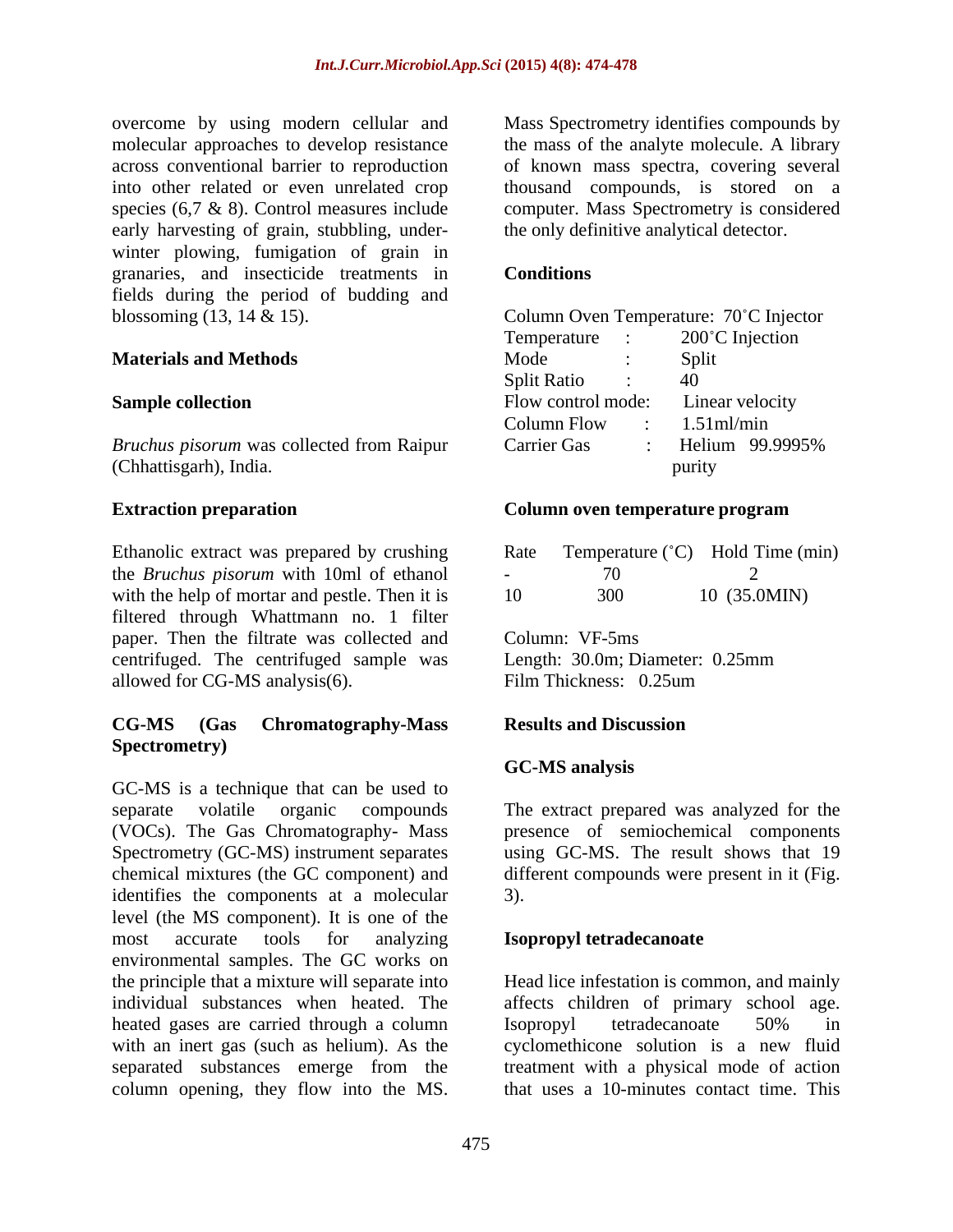compound it beneficial for head lice

2, 5-Hexanedione, 3, 4-dimethyl was reduces the rate of transport of the neurofilament protein (12). of transport of the neurofilament

*Bruchus pisorum is a pea pest* and a major constraint to increase global production of

treatment (Drug and therapeutics bulletin, damaging the pea. In the present May 2007 Pub Med). investigations CG-MS analysis shows 19 **2, 5-Hexanedione, 3, 4-dimethyl** *Bruchus pisorum.* Out of 19 compounds as characterised to be a neurotoxin. It and 2, 5-Hexanedione, 3, 4- dimethyl is food. This pest is responsible for compounds are present in the extract of per previous studies found Isopropyl tetradecanoate used for head lice treatment found to be neurotoxic. It reduces the rate of transport of the neurofilament protein(9, 10, 11 &12).



### **Fig.1** seed infected by *Bruchus pisorum* **Fig.2** Emerged adult, on infected seeds



**Fig.3** GC-MS analysis of *Bruchus pisorum* extract

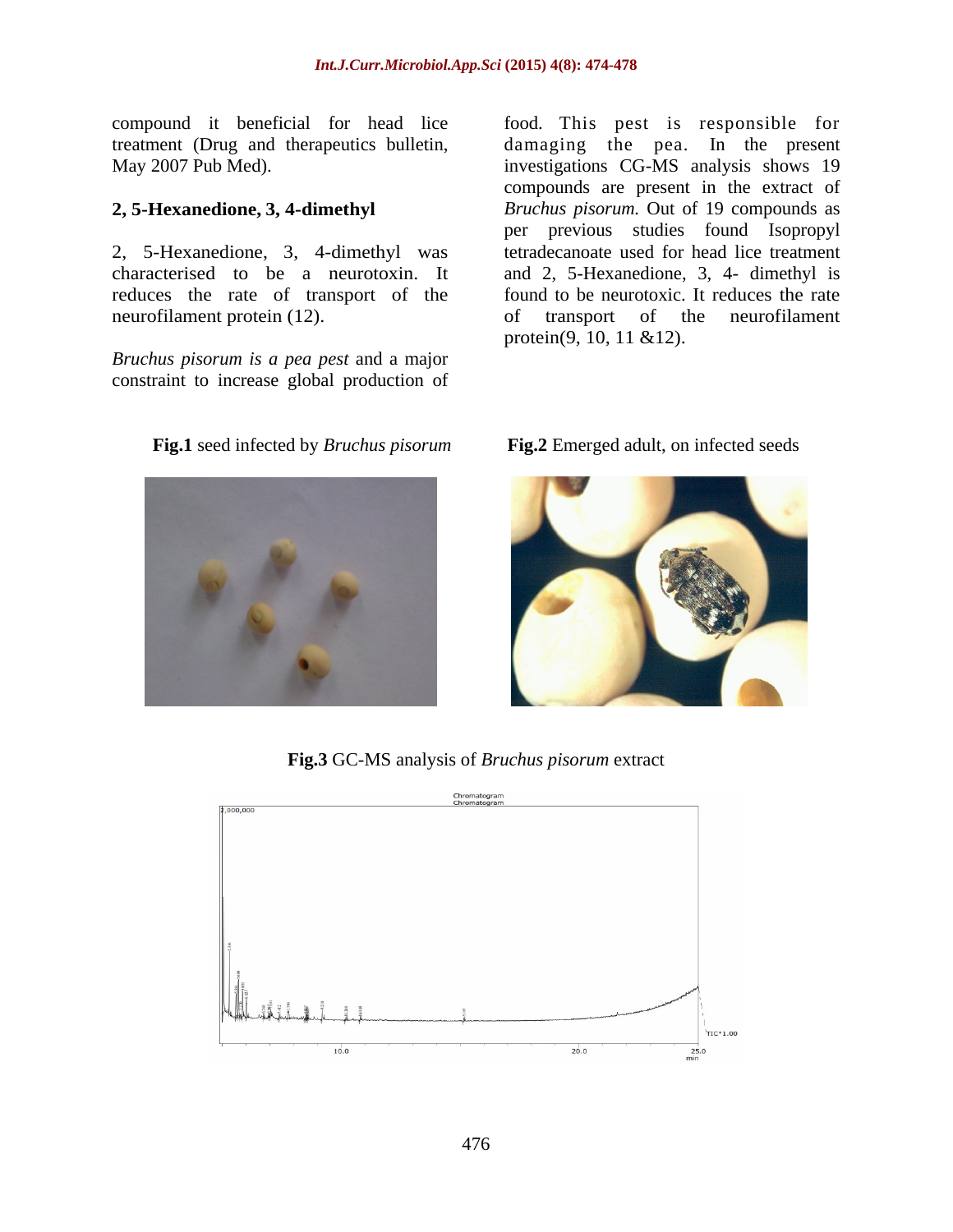# *Int.J.Curr.Microbiol.App.Sci* **(2015) 4(8): 474-478**

|              |        |         |        | Peak Report TIC                                                                                    |
|--------------|--------|---------|--------|----------------------------------------------------------------------------------------------------|
| PEAK#        | R.TIME | AREA    | AREA%  | <b>NAME</b>                                                                                        |
| $\mathbf{1}$ | 5.064  | 1669571 | 31.57  | 2,2,4-Trimethylpentanol                                                                            |
| 2            | 5.316  | 885744  | 16.75  | 1-Isopropyl-2-methylpropyl acetate                                                                 |
| 3            | 5.594  | 317855  | 6.01   | tert-Butyl glycidyl ether                                                                          |
| 4            | 5.689  | 597018  | 11.29  | 3,4-Dimethyl-3,4-hexanediol                                                                        |
| 5            | 5.770  | 47151   | 0.89   | 3-(2-METHYL-1,3-DIOXOLAN-2-YL)-TETRAHYDRO-2-FURANONE                                               |
| 6            | 5.869  | 355088  | 6.71   | Isopropenyl acetate                                                                                |
| 7            | 6.023  | 442487  | 8.37   | 3,4,5-Trimethyl-4-heptanol                                                                         |
| 8            | 6.748  | 49546   | 0.94   | Diethylene glycol diacetate                                                                        |
| 9            | 6.967  | 40718   | 0.77   | 3-METHYLHEPTAN-2-ONE                                                                               |
| 10           | 7.041  | 142076  | 2.69   | 3-Hydroxy-2,2,4-trimethylpentanenitrile                                                            |
| 11           | 7.412  | 69540   | 1.31   | Pentanal, 3-(acetyloxy)-2,2,4-trimethyl-                                                           |
| 12           | 7.789  | 215077  | 4.07   | 4-Dodecanol                                                                                        |
| 13           | 8.517  | 64001   | 1.21   | 1-[2-(2-Methyl-5-oxo-4-propyl-tetrahydro-furan-2-yl)-2-oxo-ethyl]-1,2-dihydro-pyridazine-3,6-dione |
| 14           | 8.558  | 65500   | 1.24   | 3-Methyl-2-heptanone                                                                               |
| 15           | 8.607  | 32848   | 0.62   | 2-HEXANONE, 3,4-DIMETHYL-                                                                          |
| 16           | 9.210  | 164538  | 3.11   | 2,5-Hexanedione, 3,4-dimethyl-                                                                     |
| 17           | 10.206 | 46111   | 0.87   | (3E)-5,5,7-TRIMETHYL-3-OCTENE-2,6-DIONE                                                            |
| 18           | 10.808 | 48417   | 0.92   | 4.5-DIMETHYL-4-IMIDAZOLIN-2-ONE                                                                    |
| 19           | 15.165 | 35532   | 0.67   | ISOPROPYL TETRADECANOATE                                                                           |
|              |        | 5288818 | 100.00 |                                                                                                    |

**Fig.4** Isopropyl tetradecanoate



**Fig.5** 2, 5-Hexanedione, 3, 4-dimethyl